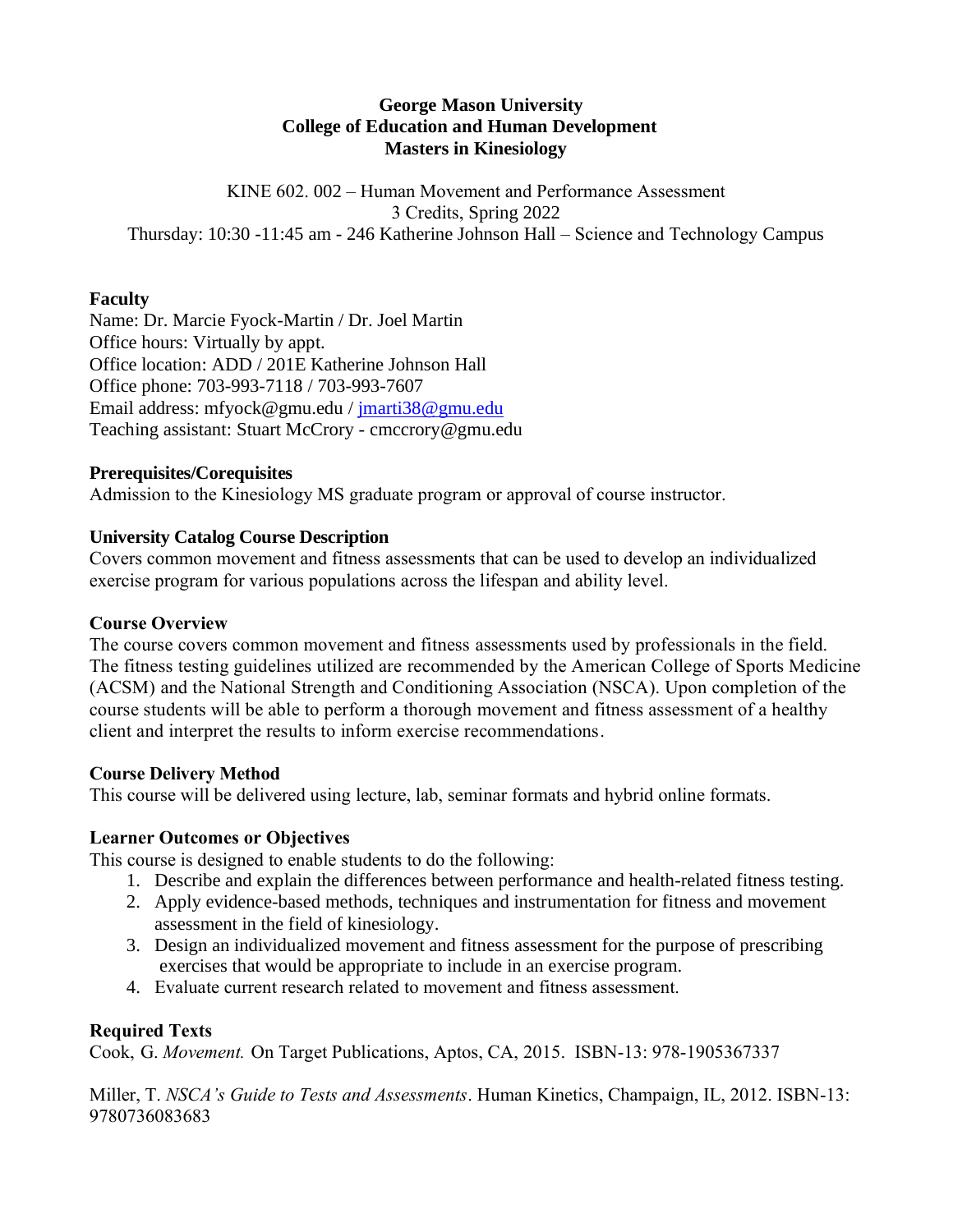#### **Course Performance Evaluation**

Students are expected to submit all assignments on time in the manner outlined by the instructor (e.g., Blackboard, Tk20, hard copy).

#### • **Assignments and Examinations**

#### o **Online Assignments**

▪ Following each class meeting there will be an on-line component via BB you will be responsible for completing. This may include but is not limited to: reflection, data analysis and discussion, article review and critical appraisal, short answer problems.

#### o **Research Project**

Students will propose a research question associated with the movement and fitness assessment data collected. The project will include a research question proposal, abstract and presentation. The question does not need to be novel as the intent is to go through the process of developing a question, collecting data, analyzing and interpreting data that addresses the original question. A detailed assignment description will be provided to students.

#### o **Article Summary & Presentation**

▪ Students will summarize and present key findings from an approved peer- reviewed and evidence-based research article. Students will be expected to "teach" their peers the connection the article has to the course content and how the findings may impact their practice. Students will submit a Kaltura or youTube video link of the presentation. A detailed assignment description will be provided to students.

#### o **Professionalism & Participation**

▪ Students are expected to be on time, attend all class meetings and be prepared for in class assignments and projects. Excused absences include the following: illness (must bring a receipt or note from a doctor), family death, athletic/academic event, and others at the discretion of the instructor. For known upcoming absences, students must contact the instructor at least one week in advance to the missed class to make up work. In the case of illness or some other unforeseen absence, the student must contact the instructor via e-mail or telephone. At the next attended class meeting the student will discuss material that is to be completed. It is the student's obligation to pursue any make-up work. Since this course requires significant active participation, students must be dressed in appropriate fitness wear during all class sessions. Attendance documented at the start of the class. Thus showing up late to class will also be counted as an absence. A student who has more than 3 unexcused absences will not pass the course.

#### • **Other Requirements**

#### o **Group & Partner Work**

▪ This course requires working with other students for several major assignments. It is expected that students share the work equally. In the event this does not occur the course instructors may choose to grade students individually. This will be done at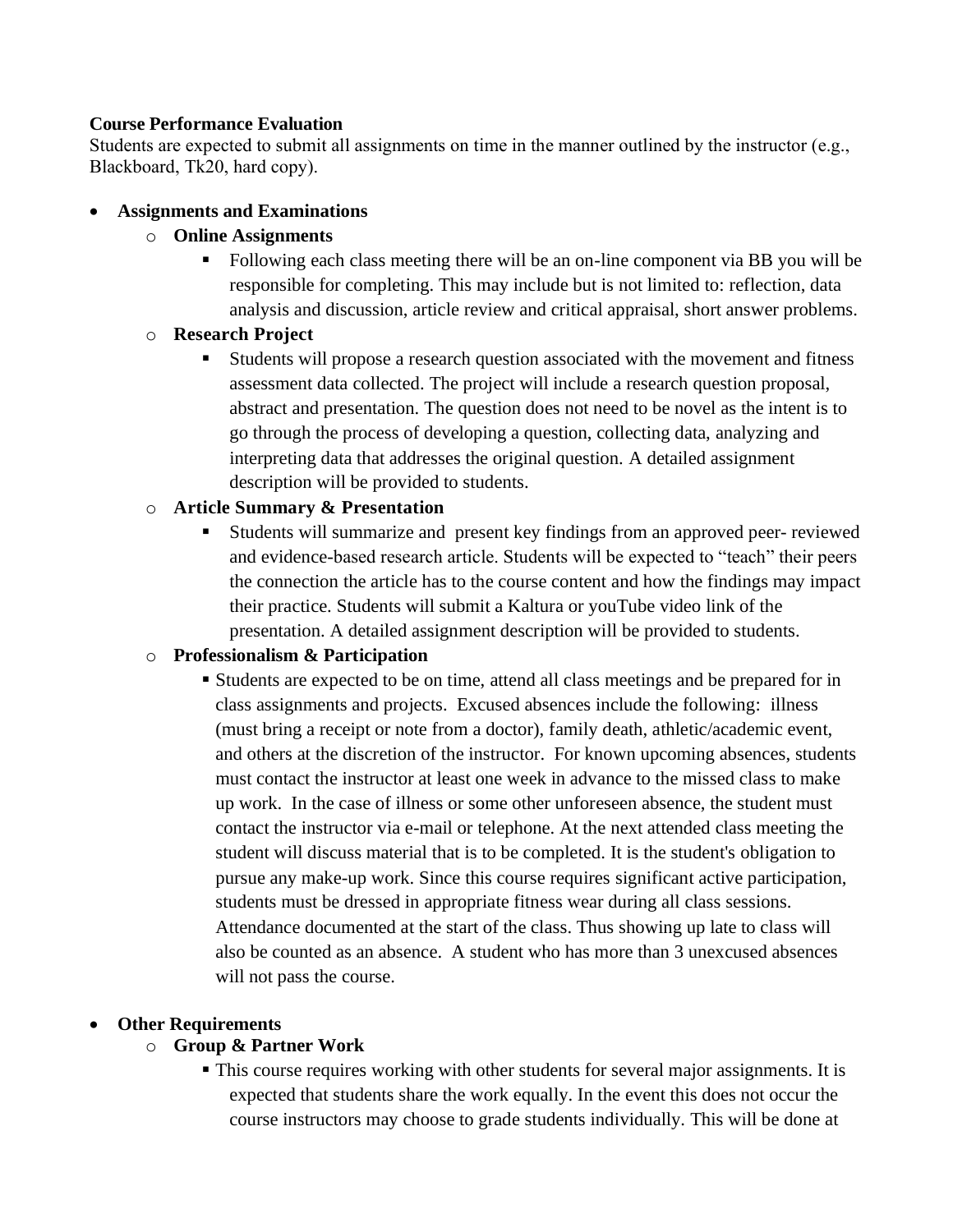the discretion of the instructors and method of determining individual student grades will be done on a case by case basis.

### o **Classroom Behavior**

▪ MS Kinesiology students are expected to behave in a professional manner. Unprofessional behaviors include, but are not limited to: speaking out of turn, body language, inappropriate language, etc. If students engage in behavior that disrupts the learning of other students they will be asked to leave. Students repeatedly displaying disruptive behaviors (i.e. not demonstrating professional growth to improve) will not pass the course.

#### o **Attendance**

▪ Students are expected to be on time, attend all class meetings and be prepared for in class assignments and projects. Excused absences include the following: illness (must bring a receipt or note from a doctor), family death, athletic/academic event, and others at the discretion of the instructor. For known upcoming absences, students must contact the instructor at least one week in advance to the missed class to make up work. In the case of illness or some other unforeseen absence, the student must contact the instructor via e-mail or telephone. At the next attended class meeting the student will discuss material that is to be completed. It is the student's obligation to pursue any make-up work.

## o **Academic Load**

▪ Although many students must work to meet living expenses, employment and personal responsibilities are not acceptable reasons for late arrivals, missed classes, or incomplete assignments. Employment must not take priority over academic responsibilities. For additional information on this subject, please see the GMU Academic Catalog (https://catalog.gmu.edu/policies/academic/registrationattendance/#ap-1-2). Students failing to observe these guidelines should expect no special consideration for academic problems arising from the pressures of employment.

# o **Honor Code**

▪ Students are held to the standards of the George Mason University Honor Code (see http://honorcode.gmu.edu for details). Violations, including cheating and plagiarism, will be reported to the Honor Committee. Student assignments may be put through plagiarism detecting software.

# o **Written Assignments**

- All assignments must be typed in Microsoft Word, and formatted as follows (*unless otherwise specified*): double spaced, 12 point Times New Roman font, 1 inch margins, your name and title in the running header at top left had corner, continuous line numbers on left margin, and page numbers centered in footer. Failure to comply with any or all parts of this format will result in an unacceptable assignment, which corresponds to zero (0) points.
- Pay close attention to spelling and grammar as these will count towards your grade on written assignments. American Medical Association Manual (AMA) of Style (10<sup>th</sup>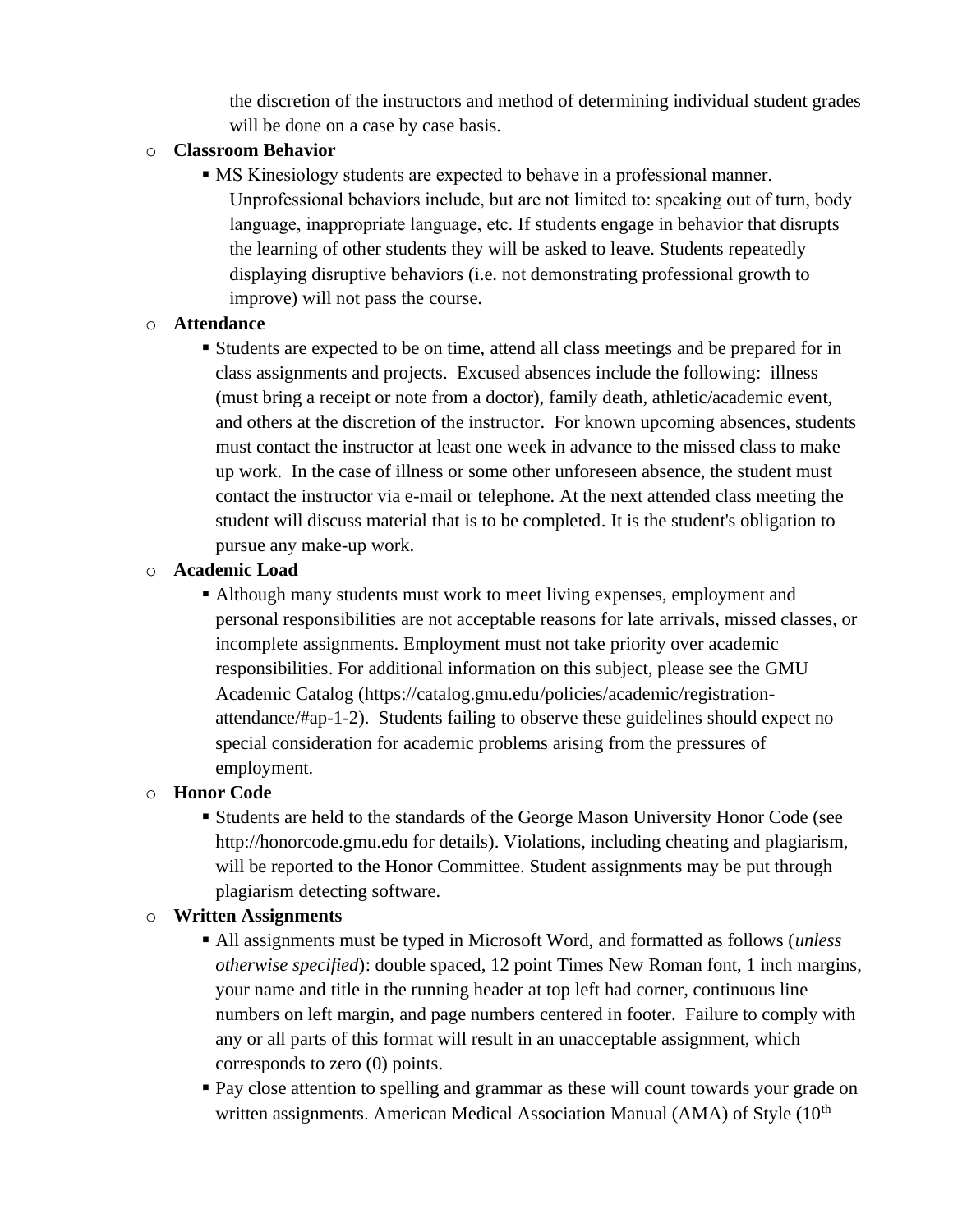edition) format must be used for all written work in this class (e.g., in referencing, creation of tables, and formatting headers for paper sections).

▪ Assignments must be turned in on Blackboard/MyMason Portal by the beginning of class on the specified date due (*unless otherwise specified*). No late assignments will be accepted. It is recommended that students keep copies of all submitted work.

### o **Technology Use During Class**

■ As per GMU policy, all sound emitting technology is required to be turned off during the class meeting time. No sound emitting technology (e.g., cell phones, smart phones, iPads, Tablets, pagers, etc.) is allowed at any time during the class period. Students who are observed using any form of technology inappropriately (e.g., sending text messages from cell phones, visiting social networking sites from laptops, etc) will be dismissed from class for the day, counted as an absence, and not permitted to make up missed assignments. Additionally, no laptop computers (e.g., netbooks, notebooks, etc.) will be permitted for use during class time unless with permission from the instructor.

### o **E-mail Correspondence**

▪ Only messages that originate from a George Mason University address will be accepted. Please address the subject line for all email pertaining to this course as: *KINE 602: Last Name – purpose of email.* The following is an appropriate professional format:

Subject: KINE 602

Dear Dr. Name, *(Introductory salutation)*

I have a question regarding one of the assignments. *(Text body)*

Regards, *(Ending Salutation)*

Mr. / Mrs. Student *(Your name)*

*Note:* All email will be responded to in the order in which it is received. Students should allow 48 hours for a response.

#### • **Grading**

| <b>Assessments</b>             | % of Total Grade | <b>Course Objectives</b> |
|--------------------------------|------------------|--------------------------|
| Online Assignments & Quizzes   | 40%              | 1, 2, 3, 4, 5, 6, 7 & 8  |
| Research Project               | 40%              | 7 & 8                    |
| Article Summary & Presentation | 10%              | 1, 2, 3, 4, 5, 6, 7 & 8  |
| Professional Participation     | 10%              | 1, 2, 3, 4, 5, 6, 7 & 8  |
| <b>Total</b>                   | 100%             |                          |

The student's final letter grade will be earned based on the following scale: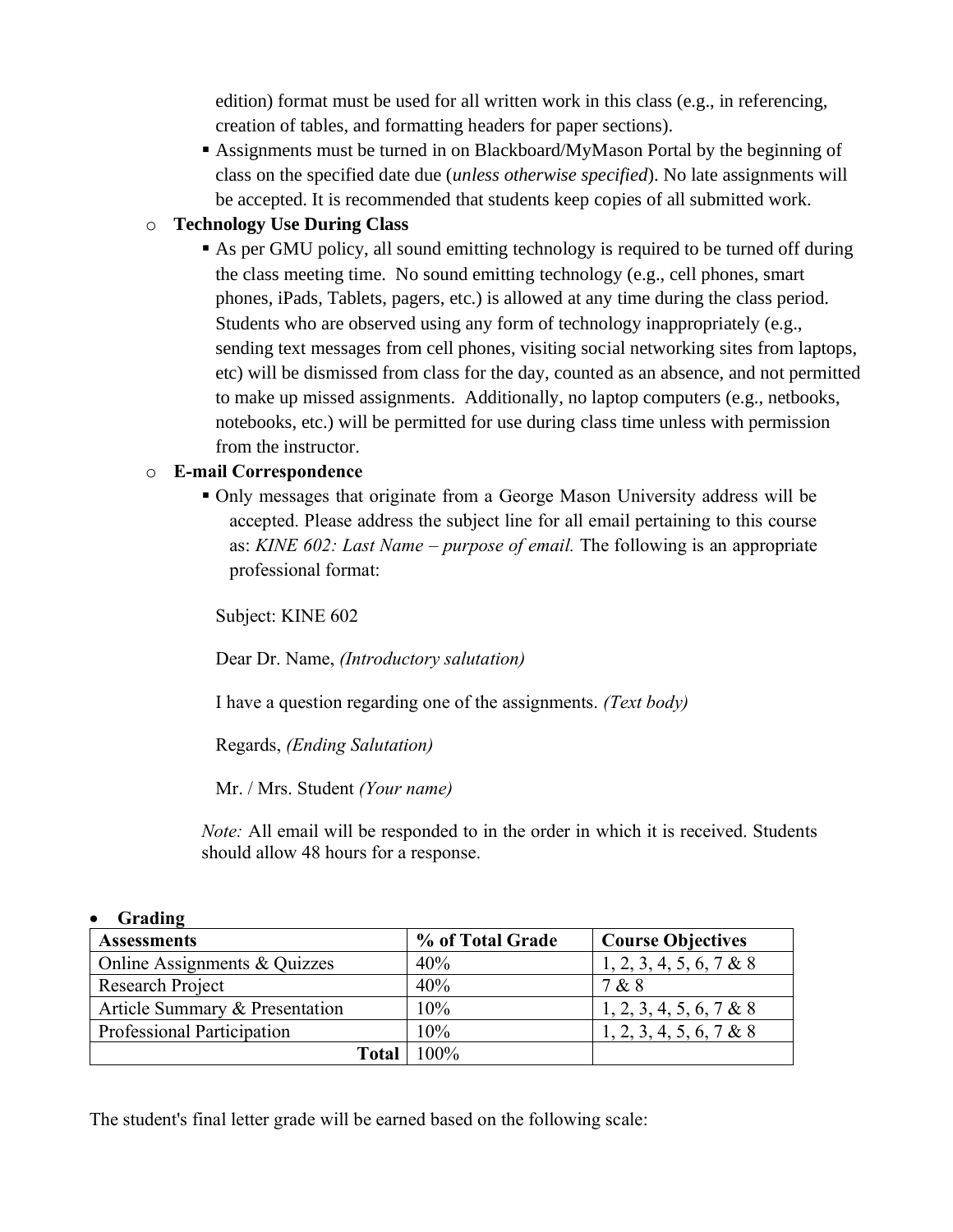| Grade     | Percentage   |
|-----------|--------------|
| A         | $94 - 100\%$ |
| $A -$     | $90 - 93\%$  |
| $B+$      | $88 - 89\%$  |
| B         | $84 - 87%$   |
| B-        | $80 - 83\%$  |
| $\subset$ | $70 - 79%$   |
|           | $0 - 69\%$   |

Note: \* Although a B- is a satisfactory grade for a course, students must maintain a 3.00 average in their degree program and present a 3.00 GPA on the courses listed on the graduation application.

#### **Professional Dispositions**

See<https://cehd.gmu.edu/students/polices-procedures/>

Students are expected to exhibit professional behaviors and dispositions at alltimes.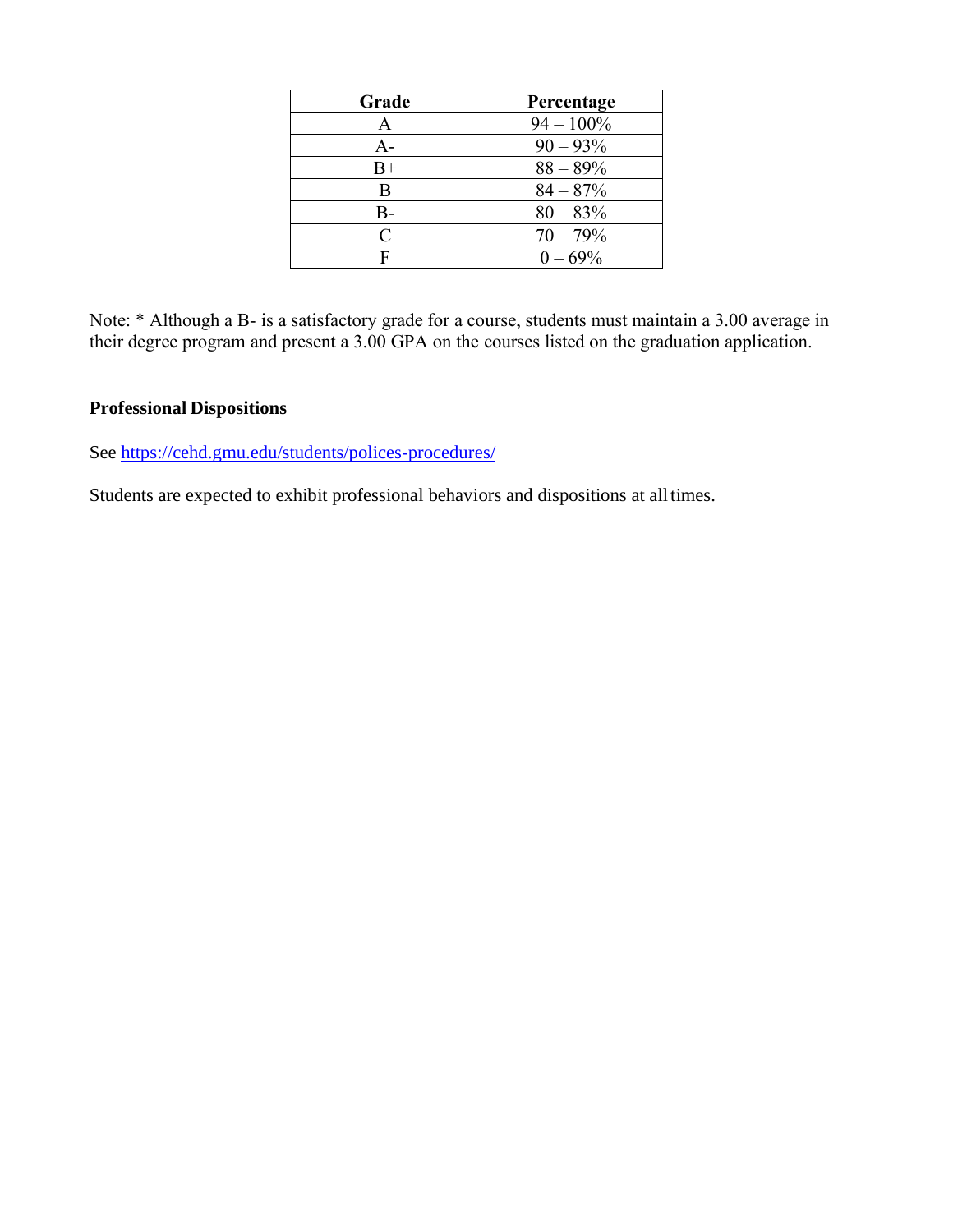## **Class Schedule**

| <b>Week / Date Topic</b> |                                                                                                    | <b>Chapter/Assignment Due</b>                                                          |
|--------------------------|----------------------------------------------------------------------------------------------------|----------------------------------------------------------------------------------------|
| $1/$ Jan $27$            | Overview of Course<br><b>Introduction to Movement Screens</b>                                      | Before Class - Article/Videos<br>on Blackboard<br>Movement Text Chapter 1              |
|                          |                                                                                                    | <b>Online Assignment #1 Due</b><br><b>Midnight Jan 30</b>                              |
| $2/$ Feb 3               | Regional Interdependence Theory<br><b>NASM Movement Screens</b>                                    | Before Class - Articles/Videos<br>on Blackboard<br>Movement Text Chapter 2             |
| $3$ / Feb 10             | Regional Interdependence Theory<br><b>NASM Movement Screens</b>                                    | <b>Online Assignment #2 Due</b><br><b>Midnight Feb. 13</b>                             |
| 4 / Feb 17               | Gray Cook Theory & Movement Screens, and Y Balance<br>Test                                         | <b>Before Class - Movement Text</b><br>Chapters 3-6,9<br>Articles/Videos on Blackboard |
| 5 / Feb 24               | Gray Cook Theory & Movement Screens, and Y Balance<br>Test                                         | <b>Online Assignment #3 Due</b><br><b>Midnight Feb. 27</b>                             |
| $6/Mar$ 3                | <b>Corrective Exercise Framework</b><br>Assessment of Dysfunctional Breathing                      | <b>Before Class - Movement Text</b><br>Chapters 10-14<br>Articles/Videos on Blackboard |
| 7/Mar10                  | <b>Corrective Exercise Framework</b><br>Assessment of Dysfunctional Breathing                      | <b>Online Assignment #4 Due</b><br><b>Midnight March 13</b>                            |
|                          |                                                                                                    | <b>Article Summary and</b><br><b>Presentation Due Midnight</b><br><b>March 13</b>      |
| 8 / Mar 17               | <b>No Class – Spring Break</b>                                                                     |                                                                                        |
| 9 / Mar 24               | Basic Concepts in Fitness Testing / Anthropometry,<br><b>Resting Measures and Body Composition</b> | Before Class - Articles on<br>Blackboard<br>NSCA Chapters 1-3                          |
| 10 / Mar 31              | Basic Concepts in Fitness Testing / Anthropometry,<br><b>Resting Measures and Body Composition</b> | <b>Online Assignment #5 Due</b><br><b>Midnight April 3</b>                             |
| $11 /$ Apr 7             | Metabolic system testing                                                                           | Before Class - Articles on<br>Blackboard<br>NSCA Chapters $4, 5, 6 \& 9$               |
|                          |                                                                                                    | <b>Research Proposal Due</b><br><b>Midnight April 10</b>                               |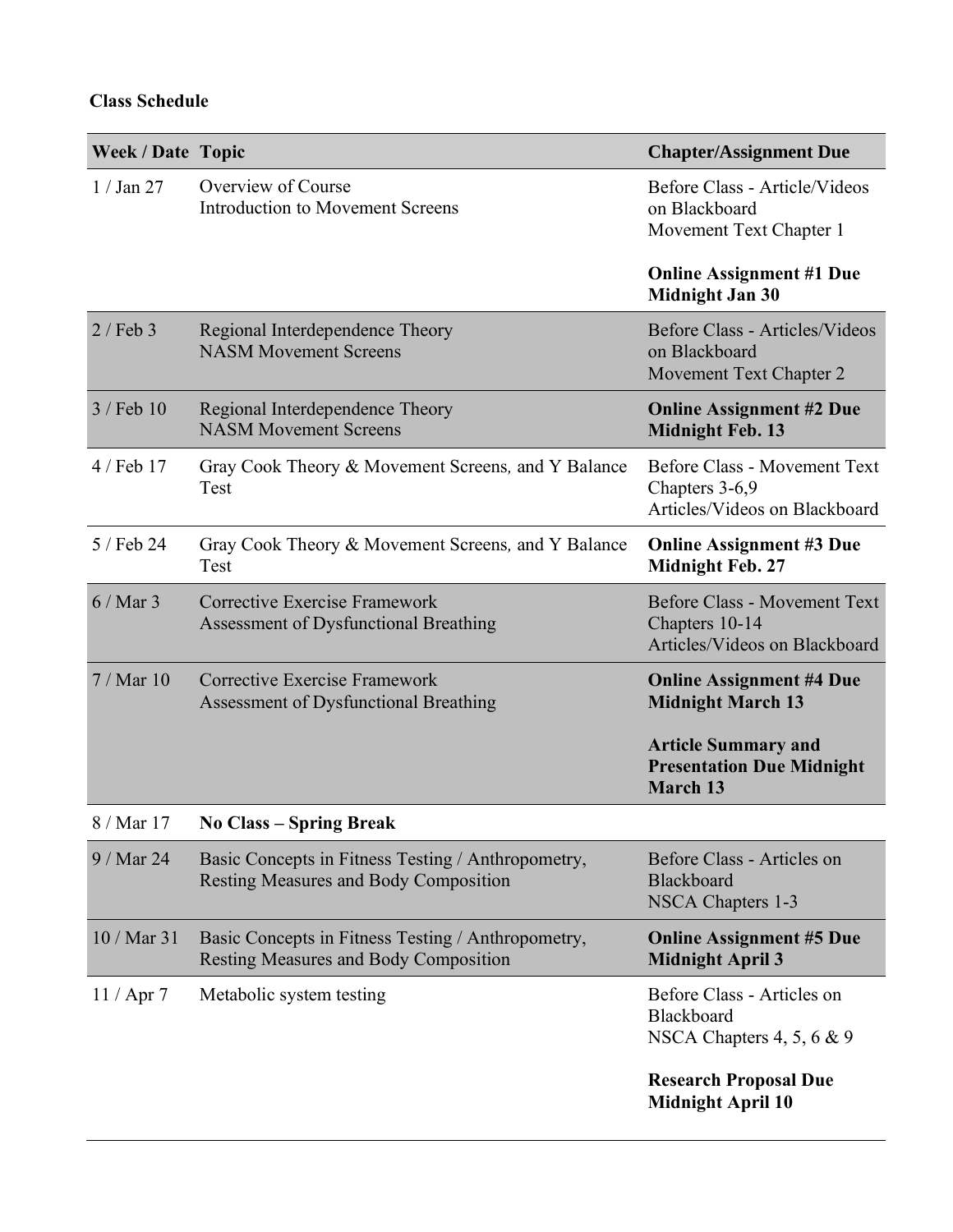| $12 /$ Apr 14      | Metabolic system testing                     | <b>Online Assignment #6 Due</b><br><b>Midnight April 17</b>                    |
|--------------------|----------------------------------------------|--------------------------------------------------------------------------------|
| $13 /$ Apr 21      | Performance testing                          | Before Class - Articles on<br><b>Blackboard</b><br>NSCA Chapters $7, 8, 9, 10$ |
| $14/$ Apr 28       | Performance testing                          | <b>Online Assignment #7 Due</b><br><b>Midnight May 1</b>                       |
| 15/May5            | Research project workday / class make-up day |                                                                                |
| Finals /<br>May 12 | <b>Research Project Presentation</b>         | <b>Research Project Abstract</b><br>Due May 13 at Midnight                     |

**Note: Faculty reserves the right to alter the schedule as necessary, with notification to students.**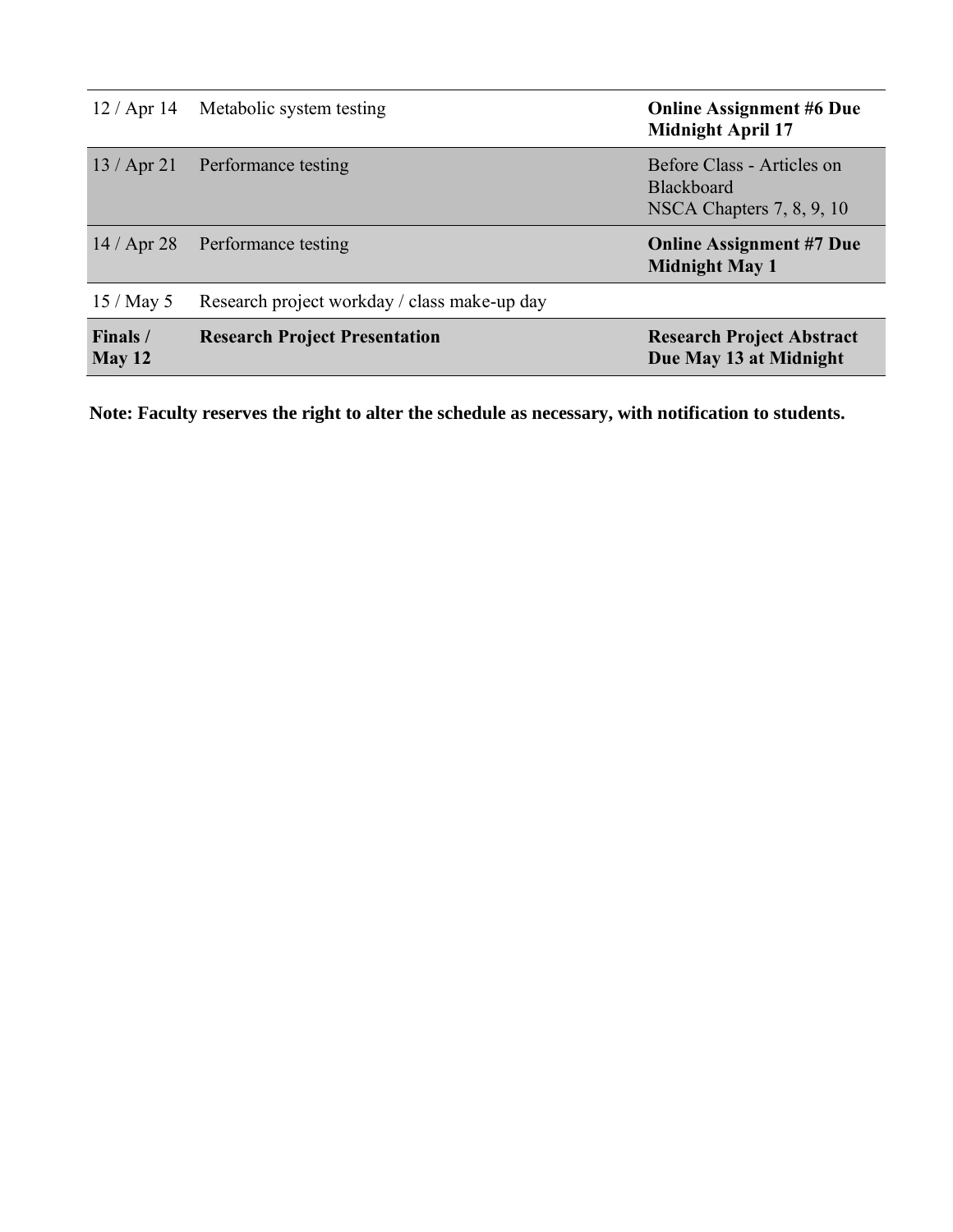#### **Core Values Commitment**

The College of Education and Human Development is committed to collaboration, ethical leadership, innovation, research-based practice, and social justice. Students are expected to adhere to these principles: [http://cehd.gmu.edu/values/.](http://cehd.gmu.edu/values/)

### **GMU Policies and Resources for Students**

#### *Policies*

- Students must adhere to the guidelines of the Mason Honor Code (see <https://catalog.gmu.edu/policies/honor-code-system/> ).
- Students must follow the university policy for Responsible Use of Computing (see [https://universitypolicy.gmu.edu/policies/responsible-use-of-computing/\)](https://universitypolicy.gmu.edu/policies/responsible-use-of-computing/).
- Students are responsible for the content of university communications sent to their Mason email account and are required to activate their account and check it regularly. All communication from the university, college, school, and program will be sent to students **solely** through their Mason email account.
- Students with disabilities who seek accommodations in a course must be registered with George Mason University Disability Services. Approved accommodations will begin at the time the written letter from Disability Services is received by the instructor (see [https://ds.gmu.edu/\)](https://ds.gmu.edu/).
- Students must silence all sound emitting devices during class unless otherwise authorized by the instructor.

#### *Campus Resources*

- Support for submission of assignments to VIA should be directed to [viahelp@gmu.edu](mailto:viahelp@gmu.edu) or <https://cehd.gmu.edu/aero/assessments> . Questions or concerns regarding use of Blackboard should be directed to [https://its.gmu.edu/knowledge-base/blackboard-instructional-technology](https://its.gmu.edu/knowledge-base/blackboard-instructional-technology-support-for-students/)[support-for-students/.](https://its.gmu.edu/knowledge-base/blackboard-instructional-technology-support-for-students/)
- For information on student support resources on campus, see <https://ctfe.gmu.edu/teaching/student-support-resources-on-campus>

#### **Notice of mandatory reporting of sexual assault, interpersonal violence, and stalking:**

As a faculty member, I am designated as a "Responsible Employee," and must report all disclosures of sexual assault, interpersonal violence, and stalking to Mason's Title IX Coordinator per University Policy 1202. If you wish to speak with someone confidentially, please contact one of Mason's confidential resources, such as Student Support and Advocacy Center (SSAC) at 703-380-1434 or